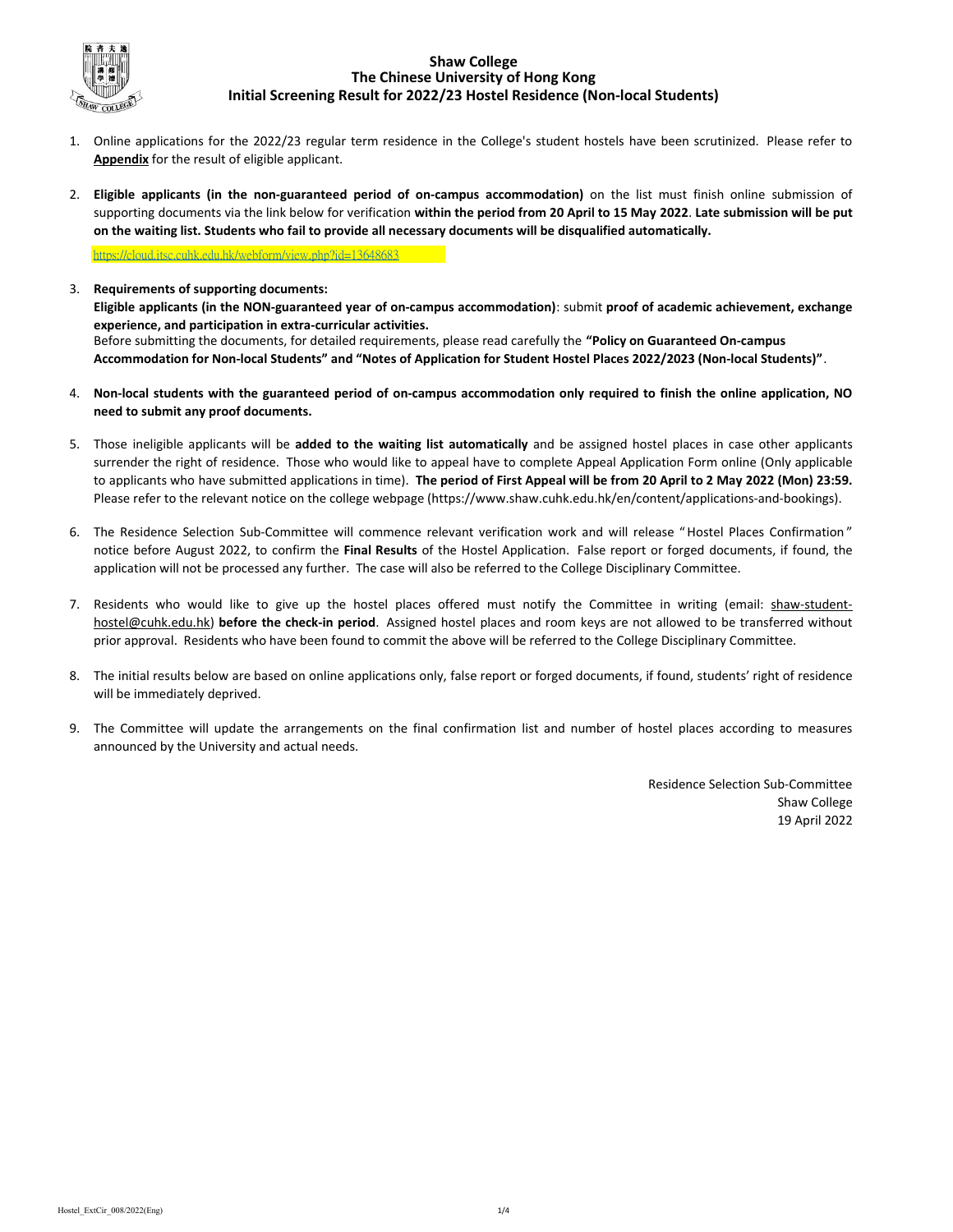### Shaw College

# Initial Screening Result for Shaw College Student Hostel Residence 2022/23 (Non-local Students)

1. Below students are the eligible applicants for the residence 2022/23, but the final list may subject to the document verification results.

2. "Non-guaranteed year" must finish online submission of supporting documents the deadline. Students who fail to provide all necessary documents will be disqualified automatically.

| <b>SID</b> | Sex | Residence period | Remark          | <b>SID</b> | Sex | <b>Residence period</b> | Remark              |
|------------|-----|------------------|-----------------|------------|-----|-------------------------|---------------------|
| 1155072274 | M   | Full year        | guaranteed year | 1155131413 | M   | Full year               | guaranteed year     |
| 1155083531 | M   | Second Term      | guaranteed year | 1155131438 | F   | Full year               | guaranteed year     |
| 1155086595 | M   | First term       | guaranteed year | 1155133004 | M   | Full year               | guaranteed year     |
| 1155086619 | M   | Full year        | guaranteed year | 1155133167 | M   | <b>Full year</b>        | Non-guaranteed year |
| 1155086651 | lм  | First term       | guaranteed year | 1155133404 | F   | Full year               | guaranteed year     |
| 1155087989 | M   | Full year        | guaranteed year | 1155133815 | F   | Full year               | guaranteed year     |
| 1155100767 | M   | Full year        | guaranteed year | 1155135910 | F   | Full year               | guaranteed year     |
| 1155100773 | M   | Full year        | guaranteed year | 1155135963 | M   | Full year               | guaranteed year     |
| 1155102653 | M   | Full year        | guaranteed year | 1155135980 | M   | <b>Full year</b>        | Non-guaranteed year |
| 1155107656 | lм  | Full year        | guaranteed year | 1155136024 | F   | Second Term             | guaranteed year     |
| 1155107710 | M   | Full year        | guaranteed year | 1155136152 | F   | Full year               | guaranteed year     |
| 1155107742 | M   | First term       | guaranteed year | 1155136667 | M   | Full year               | guaranteed year     |
| 1155107984 | M   | Full year        | guaranteed year | 1155136826 | F   | First term              | guaranteed year     |
| 1155111816 | M   | First term       | guaranteed year | 1155137358 | F   | Full year               | guaranteed year     |
| 1155113613 | F   | Full year        | guaranteed year | 1155137362 | F   | Full year               | guaranteed year     |
| 1155115758 | M   | Full year        | guaranteed year | 1155137820 | M   | Full year               | guaranteed year     |
| 1155116150 | M   | Full year        | guaranteed year | 1155138069 | F   | Full year               | guaranteed year     |
| 1155116424 | M   | First term       | guaranteed year | 1155138651 | M   | Full year               | guaranteed year     |
| 1155118739 | M   | Full year        | guaranteed year | 1155138669 | F   | Full year               | guaranteed year     |
| 1155118874 | F   | Full year        | guaranteed year | 1155139303 | M   | Full year               | guaranteed year     |
| 1155119174 | M   | Full year        | guaranteed year | 1155139383 | F   | Full year               | guaranteed year     |
| 1155121093 | M   | First term       | guaranteed year | 1155140492 | F   | Full year               | guaranteed year     |
| 1155122218 | F   | Full year        | guaranteed year | 1155140688 | M   | Full year               | guaranteed year     |
| 1155123570 | ١F  | Full year        | guaranteed year | 1155140709 | F   | Full year               | guaranteed year     |
| 1155123631 | M   | First term       | guaranteed year | 1155140732 | F   | Full year               | guaranteed year     |
| 1155124088 | F   | First term       | guaranteed year | 1155140736 | F   | Full year               | guaranteed year     |
| 1155124281 | F   | Full year        | guaranteed year | 1155140862 | F   | Full year               | guaranteed year     |
| 1155124310 | F   | First term       | guaranteed year | 1155141398 |     | Full year               | guaranteed year     |
| 1155124350 | F   | Full year        | guaranteed year | 1155141408 | M   | Full year               | guaranteed year     |
| 1155124354 | M   | Full year        | guaranteed year | 1155141409 | M   | Full year               | guaranteed year     |
| 1155124371 | F   | Full year        | guaranteed year | 1155141411 | M   | Full year               | guaranteed year     |
| 1155124417 | M   | First term       | guaranteed year | 1155141413 | F   | Full year               | guaranteed year     |
| 1155124420 | F   | Full year        | guaranteed year | 1155141446 | F   | Full year               | guaranteed year     |
| 1155124484 | lм  | Full year        | guaranteed year | 1155141447 | F   | Full year               | guaranteed year     |
| 1155124491 | M   | Full year        | guaranteed year | 1155141448 | F   | Full year               | guaranteed year     |
| 1155124531 | F   | Full year        | guaranteed year | 1155141451 | F   | Full year               | guaranteed year     |
| 1155129166 | M   | Full year        | guaranteed year | 1155141452 | F   | First term              | guaranteed year     |
| 1155129294 | F   | Full year        | guaranteed year | 1155141454 | M   | Full year               | guaranteed year     |
| 1155129382 | M   | Second Term      | guaranteed year | 1155141463 | F   | Full year               | guaranteed year     |
| 1155130706 | F   | Full year        | guaranteed year | 1155141481 | M   | Full year               | guaranteed year     |
| 1155131203 | M   | Full year        | guaranteed year | 1155141494 | F   | Full year               | guaranteed year     |
| 1155131252 | ١F  | Full year        | guaranteed year | 1155141500 | F   | Full year               | guaranteed year     |
| 1155131280 | M   | Full year        | guaranteed year | 1155141504 | F   | Full year               | guaranteed year     |
| 1155131281 | F   | Full year        | guaranteed year | 1155141522 | M   | Full year               | guaranteed year     |

| <b>SID</b> | Sex | <b>Residence period</b> | Remark              |
|------------|-----|-------------------------|---------------------|
| 1155131413 | M   | Full year               | guaranteed year     |
| 1155131438 | F   | Full year               | guaranteed year     |
| 1155133004 | M   | Full year               | guaranteed year     |
| 1155133167 | M   | Full year               | Non-guaranteed year |
| 1155133404 | F   | Full year               | guaranteed year     |
| 1155133815 | F   | Full year               | guaranteed year     |
| 1155135910 | F   | Full year               | guaranteed year     |
| 1155135963 | M   | Full year               | guaranteed year     |
| 1155135980 | м   | <b>Full year</b>        | Non-guaranteed year |
| 1155136024 | F   | <b>Second Term</b>      | guaranteed year     |
| 1155136152 | F   | Full year               | guaranteed year     |
| 1155136667 | M   | Full year               | guaranteed year     |
| 1155136826 | F   | First term              | guaranteed year     |
| 1155137358 | F   | Full year               | guaranteed year     |
| 1155137362 | F   | Full year               | guaranteed year     |
| 1155137820 | M   | Full year               | guaranteed year     |
| 1155138069 | F   | Full year               | guaranteed year     |
| 1155138651 | M   | Full year               | guaranteed year     |
| 1155138669 | F   | Full year               | guaranteed year     |
| 1155139303 | M   | Full year               | guaranteed year     |
| 1155139383 | F   | Full year               | guaranteed year     |
| 1155140492 | F   | Full year               | guaranteed year     |
| 1155140688 | M   | Full year               | guaranteed year     |
| 1155140709 | F   | Full year               | guaranteed year     |
| 1155140732 | F   | Full year               | guaranteed year     |
| 1155140736 | F   | Full year               | guaranteed year     |
| 1155140862 | F   | Full year               | guaranteed year     |
| 1155141398 | F   | Full year               | guaranteed year     |
| 1155141408 | M   | Full year               | guaranteed year     |
| 1155141409 | M   | Full year               | guaranteed year     |
| 1155141411 | М   | Full year               | guaranteed year     |
| 1155141413 | F   | Full year               | guaranteed year     |
| 1155141446 | F   | Full year               | guaranteed year     |
| 1155141447 | F   | Full year               | guaranteed year     |
| 1155141448 | F   | Full year               | guaranteed year     |
| 1155141451 | F   | Full year               | guaranteed year     |
| 1155141452 | F   | First term              | guaranteed year     |
| 1155141454 | M   | Full year               | guaranteed year     |
| 1155141463 | F   | Full year               | guaranteed year     |
| 1155141481 | M   | Full year               | guaranteed year     |
| 1155141494 | F   | Full year               | guaranteed year     |
| 1155141500 | F   | Full year               | guaranteed year     |
| 1155141504 | F   | Full year               | guaranteed year     |
| 1155141522 | M   | Full year               | guaranteed year     |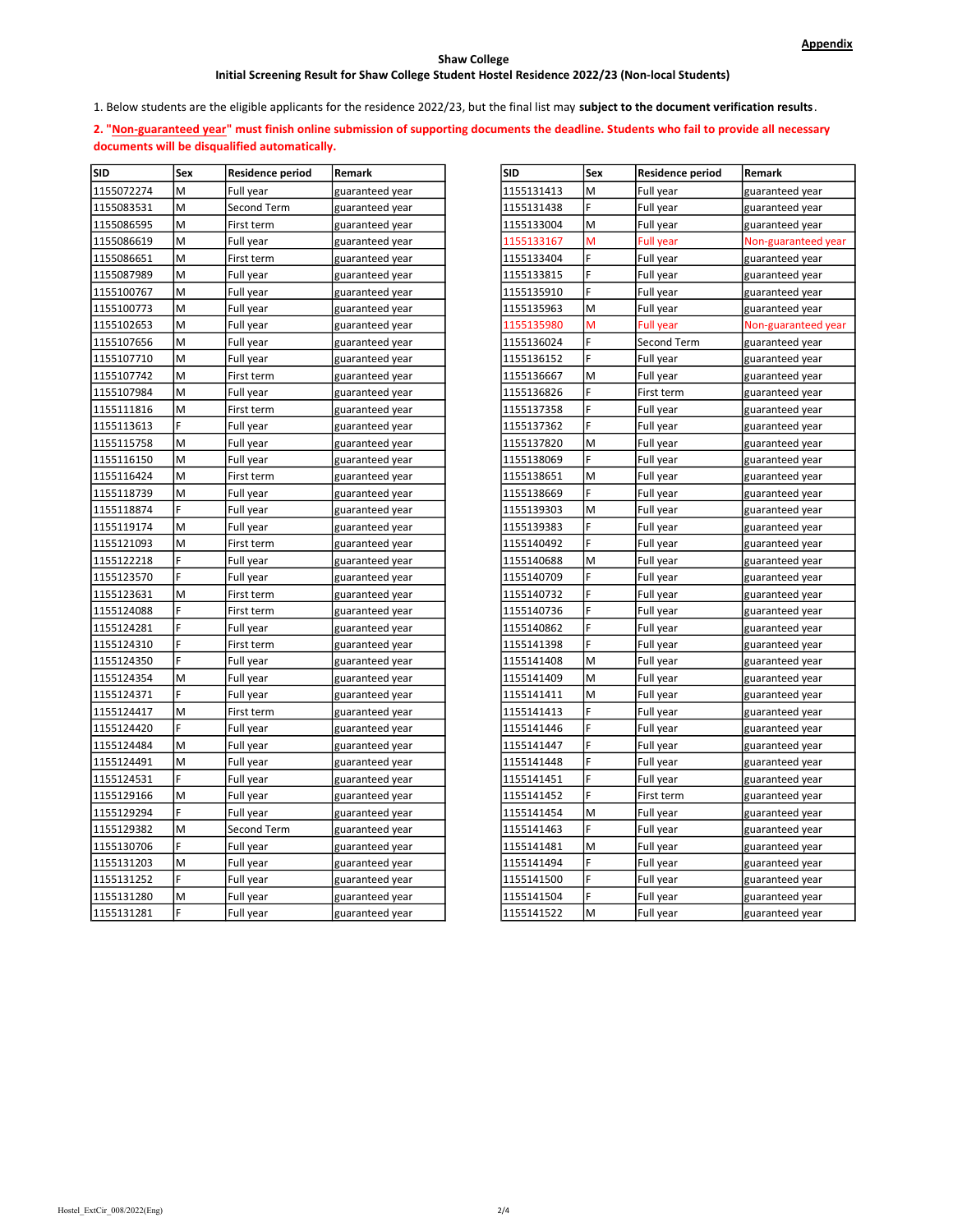### Shaw College

# Initial Screening Result for Shaw College Student Hostel Residence 2022/23 (Non-local Students)

1. Below students are the eligible applicants for the residence 2022/23, but the final list may subject to the document verification results.

2. "Non-guaranteed year" must finish online submission of supporting documents the deadline. Students who fail to provide all necessary documents will be disqualified automatically.

| <b>SID</b> | Sex | <b>Residence period</b> | Remark              | <b>SID</b> | Sex | <b>Residence period</b> | Remark              |
|------------|-----|-------------------------|---------------------|------------|-----|-------------------------|---------------------|
| 1155141523 | M   | Full year               | guaranteed year     | 1155157215 |     | <b>Full year</b>        | Non-guaranteed year |
| 1155141526 | F   | Full year               | guaranteed year     | 1155157229 | F   | Full year               | guaranteed year     |
| 1155141531 | F   | Full year               | guaranteed year     | 1155157233 | M   | Full year               | guaranteed year     |
| 1155141547 | M   | Full year               | guaranteed year     | 1155157245 | F   | Full year               | guaranteed year     |
| 1155141552 | F.  | Full year               | guaranteed year     | 1155157250 | M   | Full year               | Non-guaranteed year |
| 1155141557 | M   | Full year               | guaranteed year     | 1155157256 | M   | Full year               | Non-guaranteed year |
| 1155141559 | M   | Full year               | guaranteed year     | 1155157275 | M   | Full year               | guaranteed year     |
| 1155141573 | F.  | Full year               | guaranteed year     | 1155157293 | M   | <b>Full year</b>        | Non-guaranteed year |
| 1155141574 | M   | Full year               | guaranteed year     | 1155157303 | M   | Full year               | guaranteed year     |
| 1155141580 | F   | Full year               | guaranteed year     | 1155160271 | M   | Full year               | guaranteed year     |
| 1155141581 | F   | Full year               | guaranteed year     | 1155160273 | F   | Full year               | guaranteed year     |
| 1155141607 | F   | Full year               | guaranteed year     | 1155160274 |     | <b>Full year</b>        | Non-guaranteed year |
| 1155141624 | F   | Full year               | guaranteed year     | 1155162799 | M   | Full year               | guaranteed year     |
| 1155141635 | M   | Full year               | guaranteed year     | 1155162919 | M   | Full year               | guaranteed year     |
| 1155141641 | F   | Full year               | guaranteed year     | 1155163063 | M   | Full year               | guaranteed year     |
| 1155141642 | M   | Full year               | guaranteed year     | 1155163381 | M   | Full year               | guaranteed year     |
| 1155141675 | M   | Second Term             | guaranteed year     | 1155163389 | M   | Full year               | guaranteed year     |
| 1155141697 | F   | Full year               | guaranteed year     | 1155163442 | M   | Full year               | guaranteed year     |
| 1155147664 | F   | Full year               | guaranteed year     | 1155165222 | M   | Full year               | guaranteed year     |
| 1155147671 | F   | Full year               | Non-guaranteed year | 1155165500 | F   | Full year               | guaranteed year     |
| 1155147688 |     | Full year               | Non-guaranteed year | 1155165580 | M   | Full year               | guaranteed year     |
| 1155147947 | F   | Full year               | guaranteed year     | 1155165830 | M   | Full year               | guaranteed year     |
| 1155151952 | M   | Full year               | guaranteed year     | 1155167055 | M   | Full year               | guaranteed year     |
| 1155152082 | M   | Full year               | Non-guaranteed year | 1155170285 | F   | Full year               | guaranteed year     |
| 1155152109 | F   | Full year               | guaranteed year     | 1155170585 |     | Full year               | guaranteed year     |
| 1155152367 | F   | Full year               | guaranteed year     | 1155170769 | F   | Full year               | guaranteed year     |
| 1155155797 | M   | Full year               | guaranteed year     | 1155172212 | M   | Full year               | guaranteed year     |
| 1155156303 | F   | Full year               | guaranteed year     | 1155172258 | M   | Full year               | guaranteed year     |
| 1155156657 | F   | Full year               | guaranteed year     | 1155172417 | M   | Full year               | guaranteed year     |
| 1155156744 | F   | Full year               | guaranteed year     | 1155172419 | M   | Full year               | guaranteed year     |
| 1155157064 |     | Full year               | Non-guaranteed year | 1155173085 | F   | Full year               | guaranteed year     |
| 1155157089 | F   | Full year               | guaranteed year     | 1155173201 | M   | Full year               | guaranteed year     |
| 1155157097 | М   | Full year               | Non-guaranteed year | 1155173204 | F   | Full year               | guaranteed year     |
| 1155157106 |     | Full year               | Non-guaranteed year | 1155173547 | M   | Full year               | guaranteed year     |
| 1155157118 | F   | Full year               | Non-guaranteed year | 1155173678 | F   | Full year               | guaranteed year     |
| 1155157126 | F   | Full year               | guaranteed year     | 1155173694 | M   | Full year               | guaranteed year     |
| 1155157129 | M   | Full year               | guaranteed year     | 1155173757 | M   | Full year               | guaranteed year     |
| 1155157133 | Ë   | Full year               | Non-guaranteed year | 1155173764 | M   | Full year               | guaranteed year     |
| 1155157139 | M   | Full year               | Non-guaranteed year | 1155173765 | M   | Full year               | guaranteed year     |
| 1155157174 |     | <b>Full year</b>        | Non-guaranteed year | 1155173788 | M   | Full year               | guaranteed year     |
| 1155157175 | F   | Full year               | Non-guaranteed year | 1155173790 | M   | Full year               | guaranteed year     |
| 1155157177 | M   | Full year               | guaranteed year     | 1155173792 | M   | Full year               | guaranteed year     |
| 1155157179 | M   | Full year               | Non-guaranteed year | 1155173797 | M   | Full year               | guaranteed year     |
| 1155157212 | M   | <b>Full year</b>        | Non-guaranteed year | 1155173798 | F   | Full year               | guaranteed year     |

| <b>SID</b> | Sex | Residence period | Remark              |
|------------|-----|------------------|---------------------|
| 1155157215 |     | Full year        | Non-guaranteed year |
| 1155157229 | F   | Full year        | guaranteed year     |
| 1155157233 | M   | Full year        | guaranteed year     |
| 1155157245 | F   | Full year        | guaranteed year     |
| 1155157250 | М   | Full year        | Non-guaranteed year |
| 1155157256 | м   | Full year        | Non-guaranteed year |
| 1155157275 | M   | Full year        | guaranteed year     |
| 1155157293 | М   | Full year        | Non-guaranteed year |
| 1155157303 | М   | Full year        | guaranteed year     |
| 1155160271 | M   | Full year        | guaranteed year     |
| 1155160273 | F   | Full year        | guaranteed year     |
| 1155160274 | F   | Full year        | Non-guaranteed year |
| 1155162799 | M   | Full year        | guaranteed year     |
| 1155162919 | М   | Full year        | guaranteed year     |
| 1155163063 | M   | Full year        | guaranteed year     |
| 1155163381 | M   | Full year        | guaranteed year     |
| 1155163389 | M   | Full year        | guaranteed year     |
| 1155163442 | M   | Full year        | guaranteed year     |
| 1155165222 | M   | Full year        | guaranteed year     |
| 1155165500 | F   | Full year        | guaranteed year     |
| 1155165580 | M   | Full year        | guaranteed year     |
| 1155165830 | M   | Full year        | guaranteed year     |
| 1155167055 | M   | Full year        | guaranteed year     |
| 1155170285 | F   | Full year        | guaranteed year     |
| 1155170585 | F   | Full year        | guaranteed year     |
| 1155170769 | F   | Full year        | guaranteed year     |
| 1155172212 | M   | Full year        | guaranteed year     |
| 1155172258 | M   | Full year        | guaranteed year     |
| 1155172417 | M   | Full year        | guaranteed year     |
| 1155172419 | M   | Full year        | guaranteed year     |
| 1155173085 | F   | Full year        | guaranteed year     |
| 1155173201 | M   | Full year        | guaranteed year     |
| 1155173204 | F   | Full year        | guaranteed year     |
| 1155173547 | M   | Full year        | guaranteed year     |
| 1155173678 | F   | Full year        | guaranteed year     |
| 1155173694 | M   | Full year        | guaranteed year     |
| 1155173757 | М   | Full year        | guaranteed year     |
| 1155173764 | М   | Full year        | guaranteed year     |
| 1155173765 | M   | Full year        | guaranteed year     |
| 1155173788 | M   | Full year        | guaranteed year     |
| 1155173790 | M   | Full year        | guaranteed year     |
| 1155173792 | M   | Full year        | guaranteed year     |
| 1155173797 | M   | Full year        | guaranteed year     |
| 1155173798 | F   | Full year        | guaranteed year     |